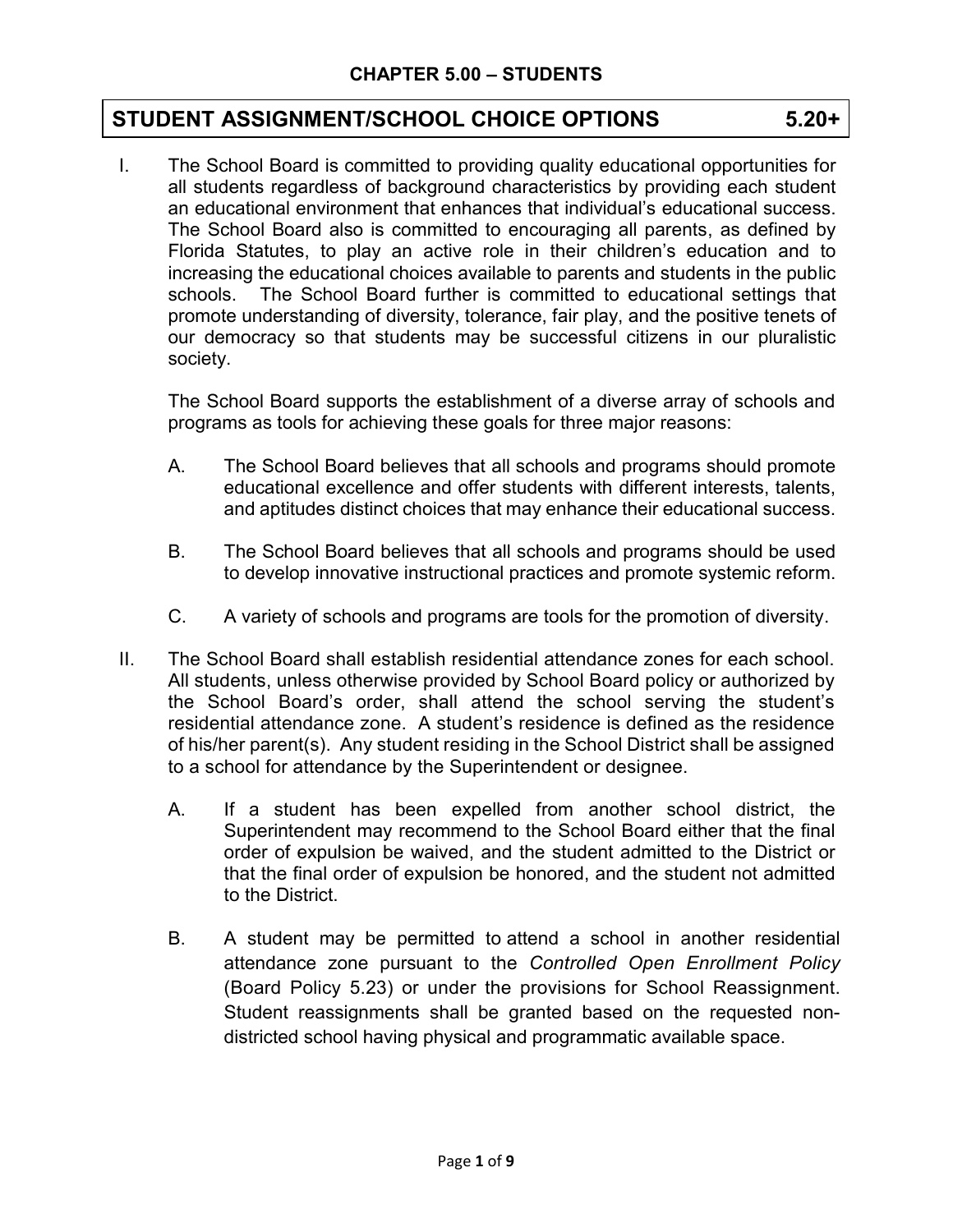- C. Controlled Open Enrollment is an educational choice that allows the District to make student school assignments using parents' and legal guardians' preferential school choice selections as a significant factor. Pursuant to F.S. 1002.31, a student residing in any Florida County may be permitted to attend a school in another residential attendance zone using Controlled Open Enrollment (Regular School Choice) and the Choice guidelines adopted by the School Board.
	- 1. The Controlled Open Enrollment process shall be implemented following the School Board approved Controlled Open Enrollment (COE) Plan that is outlined in School Board Policy 5.23.
	- 2. Students who are residents of Sarasota *and* impacted by the Student Exchange and Transportation Agreement between the School Board of Sarasota County and Charlotte County School Board may participate in the District's Controlled Open Enrollment (Regular School Choice) cycle as outlined in the *Controlled Open Enrollment Plan*.
	- 3. Students assigned to a school through COE shall not automatically be entitled to enter a school's magnet program such as International Baccalaureate (IB), Cambridge Advanced International Certificate of Education (AICE), Visual and Performing Arts (VPA), Math and Science & Technology (MaST), Science, Technology, Engineering, Mathematics, Arts & Agriscience (STEM A + 2), and the Young Marines. Students seeking admission to these or any other magnet program shall be required to meet the eligibility criteria, guidelines, and timelines specified by the magnet program of interest.
	- 4. Magnet schools such as Bay Haven School of Basics Plus, Pine View for the Gifted and Suncoast Polytechnical High School shall not be open through the COE process. Students seeking admission to these schools shall be required to meet the eligibility criteria, guidelines, and timelines specified by the magnet school of interest.
	- 5. Students residing in Sarasota County shall not be displaced by a student living in another Florida school district and seeking admission to a District school.
	- 6. Transportation will not be provided to students who accept a school assignment COE.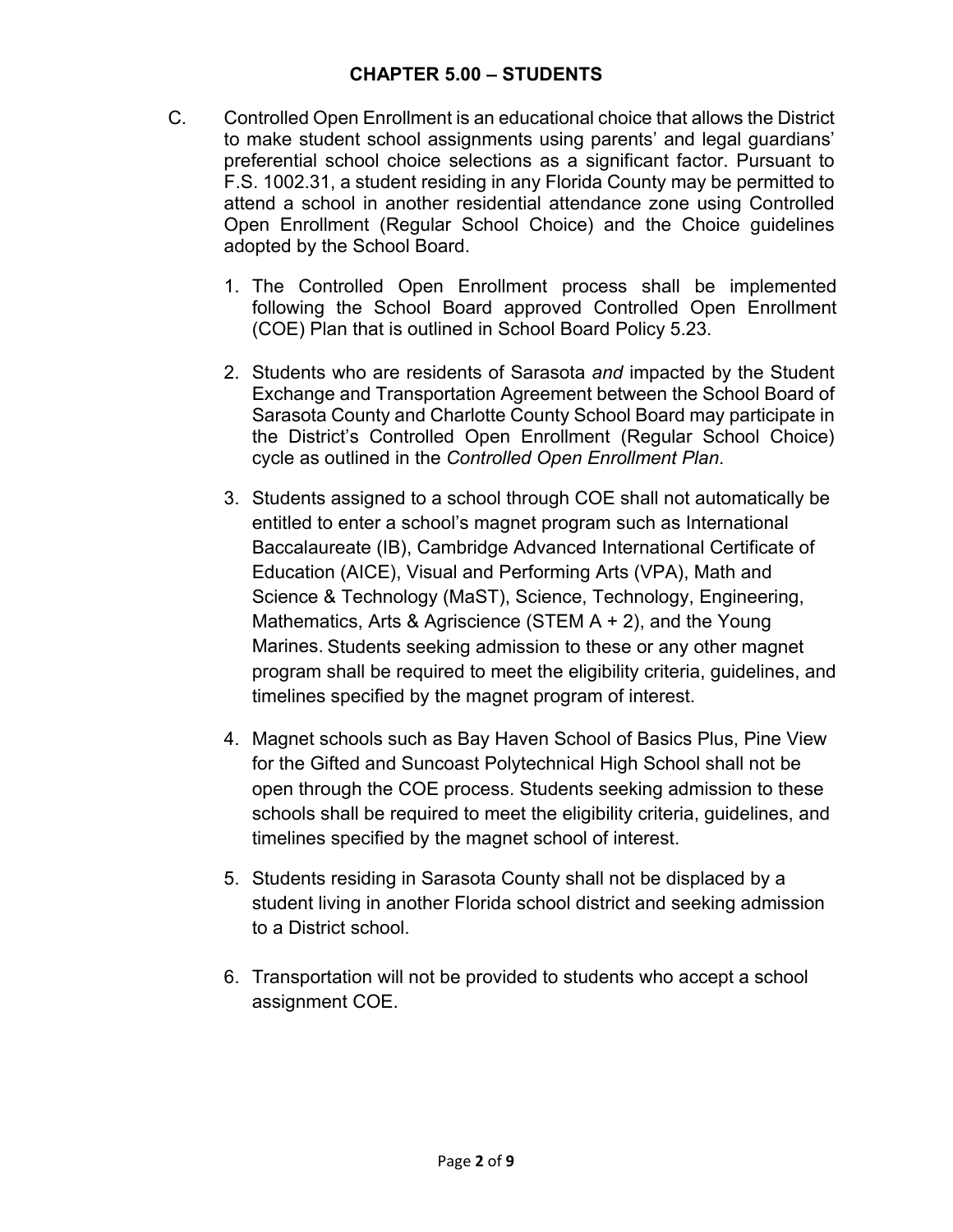- D. The Reassignment process is available to those students who meet special circumstances for attending a non-districted school. The Reassignment process is separate and apart from Controlled Open Enrollment. Reassignment requests are granted/not granted by a committee which may consist of the Supervisor of Student Assignment, school-level Executive Directors and content/program area administrators. Individual School board members and the Superintendent shall not be involved in decisions concerning a student's reassignment. Until the reassignment process is complete, district and/or school-based staff may not enroll the student or inform a student or parent of the likelihood of a reassignment approval.
	- 1. A parent/guardian may apply for a school reassignment if the student is moving into an assigned attendance zone within the next 60 school days and would like to attend the new school prior to the move, when a student is moving out of an assigned attendance zone but wants to remain at the school he/she is currently attending, or if a student is experiencing a hardship due to severe/special extenuating circumstances.
	- 2. Applying for a reassignment does not guarantee approval. The requested school's enrollment, available space and programmatic capacity shall be considered before a reassignment can be granted to a student living outside its assigned attendance zone.
		- i. To be considered for a first semester assignment, the parent/guardian is required to submit the reassignment application to the Office of School Choice by the last day of school in the prior academic year.
		- ii. To be considered for a second semester assignment, the parent/guardian is required to submit the reassignment application to the Office of School Choice by December 1.
	- 3. The Office of School Choice shall accept a reassignment application throughout the school year whenever there is a change in a student's residence and a school reassignment is required.
	- 4. Students residing in Sarasota County who seek a reassignment to a Florida public school outside the District shall be responsible for meeting the reassignment requirements mandated by the district in which he/she is interested in attending.
	- 5. Students residing outside District boundaries who seek a reassignment into a Sarasota County public school shall be required to follow the District's reassignment application deadlines and guidelines. Applying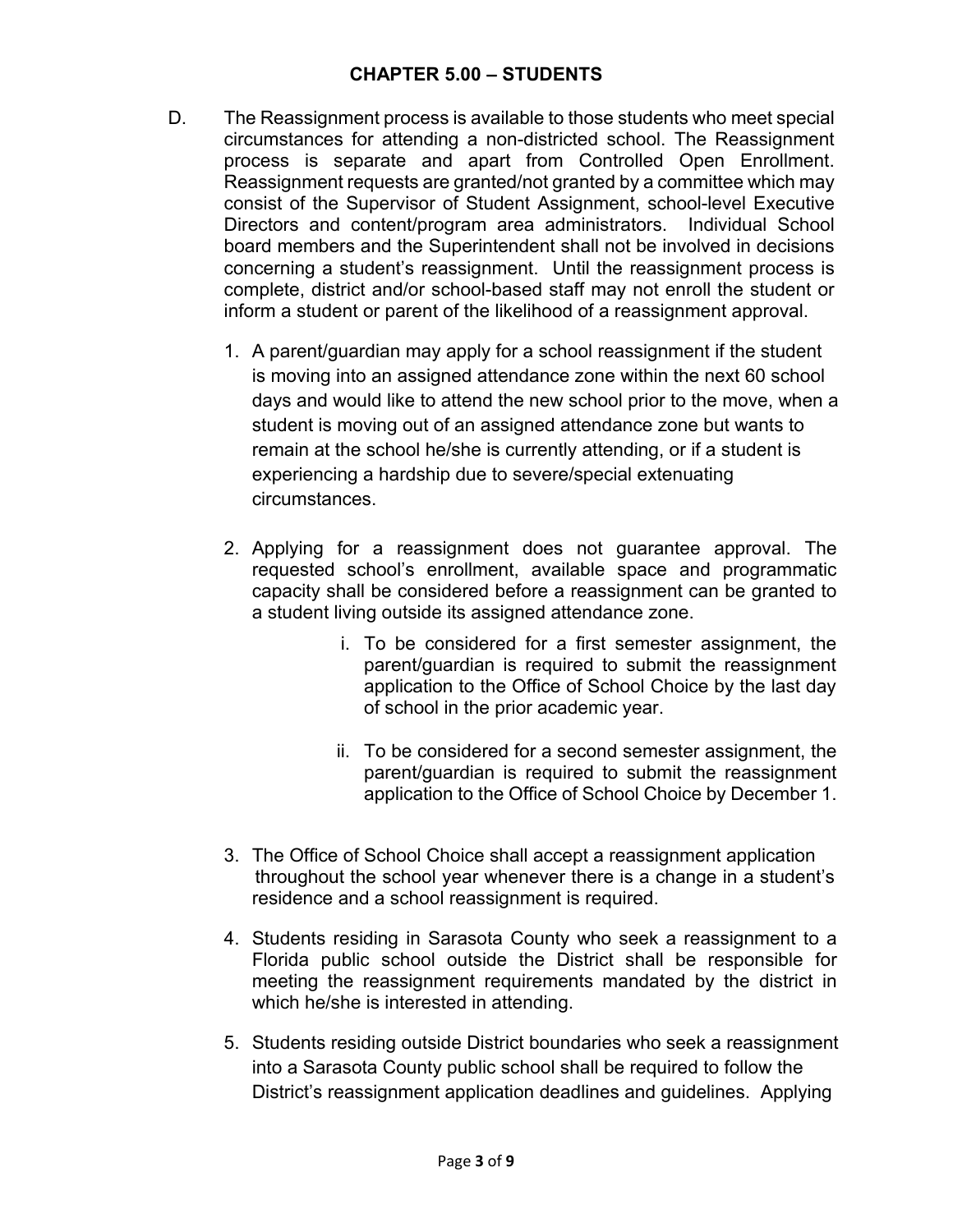for a reassignment does not guarantee approval.

- i. The parent/guardian shall be responsible for following the reassignment guidelines of his/her current school district.
- ii. The requested school's enrollment, available space and programmatic capacity shall be considered before a reassignment can be granted.
- 6. Students residing in Sarasota County shall not be displaced by a student living in another Florida school district and seeking admission to a District school.
- E. Magnet programs/schools are educational choice options that promote diversity and academic excellence. Students seeking admission to a magnet program/school shall be required to meet the eligibility criteria, guidelines, and timelines specified by the magnet school of interest.
	- 1. Each magnet program/school shall have pre-established admissions criteria timeline/deadlines and procedures which may vary by program and/or school.
	- 2. Any magnet program/school identified with available programmatic and/or space capacity shall be open to students who reside with their parent/guardian in Florida.
	- 3. Students residing in Sarasota County shall not be displaced by a student living in another Florida school district and seeking admission to a District magnet program/school. Sarasota County's students will be awarded available seats before students living outside the district can receive a magnet program/school assignment.
	- 4. Bay Haven School of Basics Plus, Pine View School for the Gifted and Suncoast Polytechnical High School are magnet schools with specific eligibility criteria for admission. Students seeking admission to these schools shall be required to meet the eligibility criteria, guidelines, and timelines specified by the magnet school of interest. Magnet schools shall not be open through COE.
	- 5. Magnet programs such as International Baccalaureate (IB), Cambridge Advanced International Certificate of Education (AICE), Visual and Performing Arts (VPA), Math and Science & Technology (MaST), Science, Technology, Engineering, Mathematics, Arts & Agriscience (STEM  $A + 2$ ), and the Young Marines are magnet programs with specific eligibility criteria for admission. Students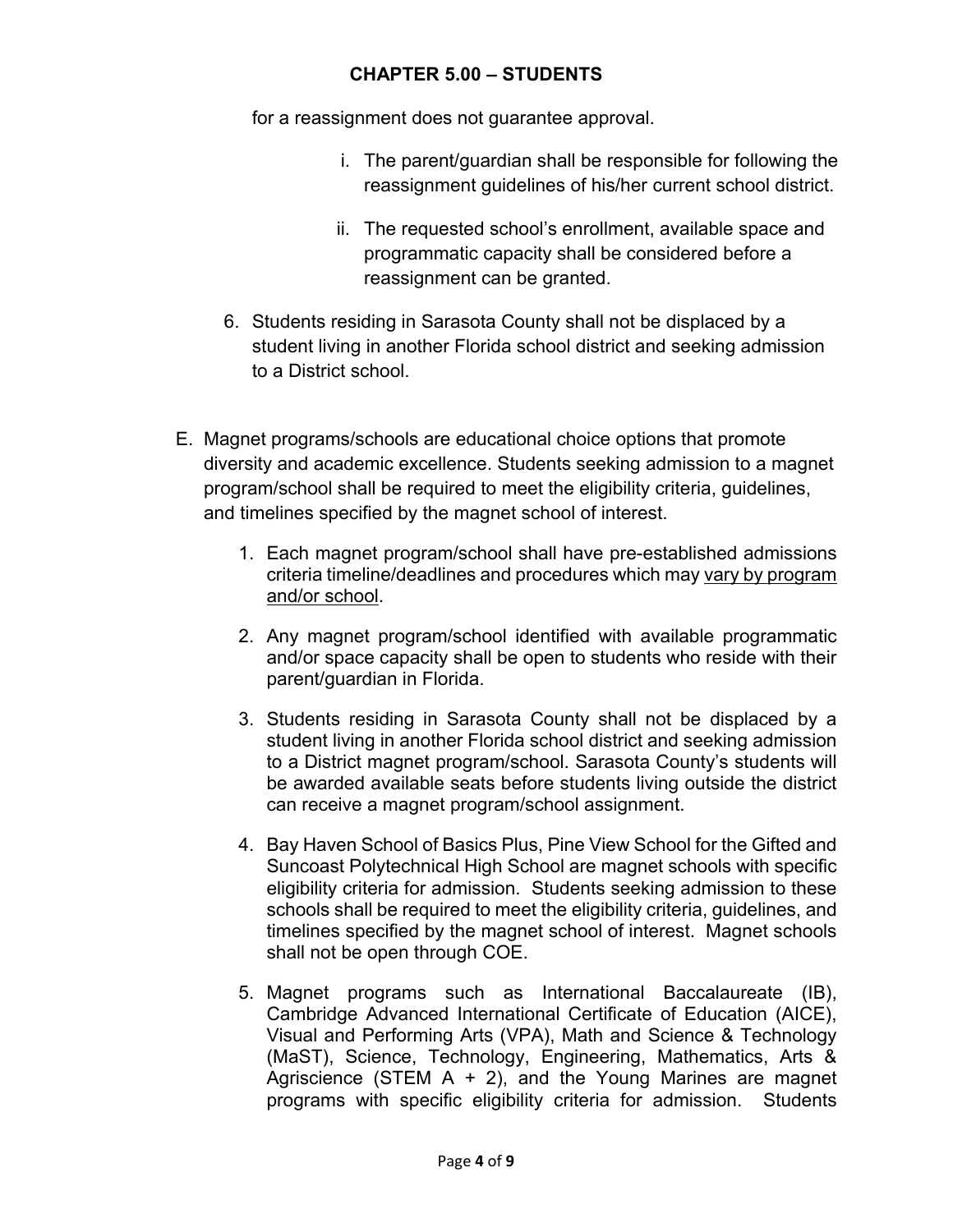seeking admission to these and any other magnet program shall be required to meet the eligibility criteria, guidelines, and timelines specified by the magnet program of interest. Magnet programs shall not be open through COE.

- F. The John McKay Scholarship Program provides the educational choice for parents to send their eligible student with special needs to either a private school or a public school other than their assigned school based on attendance zone.
	- 1. The McKay Scholarship public school option is subject to the availability of space capacity and required services for the individual student at the requested school.
	- 2. Parents/guardians shall access the McKay Scholarship through the Florida Department of Education website.
	- 3. The Florida Department of Education determines deadlines, eligibility, award amounts and payment distributions under the provisions of F.S. 1002.39 and State Rule 6A-6.0970.
	- 4. The District shall provide assistance as required by the Florida Department of Education.
- G. The Gardiner Scholarship is an educational choice option designed to help a parent better meet the individual needs of his or her student with a disability. Under the provisions of F.S. 1002.385, the Gardiner Scholarship provides eligible students with funding to purchase approved services or products for a customized educational program. A parent/guardian selecting this choice shall access the scholarship program through the Scholarship Funding Organization identified on the Florida Department of Education website.
- H. Virtual Instruction is a school choice option available to students under the provisions of F.S. 1002.321, F.S. 1002.45, F.S. 1002.455 and Board Policy 4.65. A parent/guardian selecting this option may register his/her student in the District's full-time virtual instruction program or part-time course offering program.
- I. Home Education is an educational choice option that is defined as the sequentially progressive instruction of a student directed by his or her parent or guardian to satisfy the requirement for compulsory education (F.S. 1002.20). The parent/guardian may elect to register his or her student in home school in accordance with School Board Policy 4.70.
- J. Charter Schools are available in addition to the other educational choice options found within a traditional school. A parent may select this choice option and have his/her student attend a charter school that is approved and sponsored by Sarasota County School Board. Charter schools operate independently with their own governing board. Parents who select this option shall communicate directly with the charter school to resolve questions and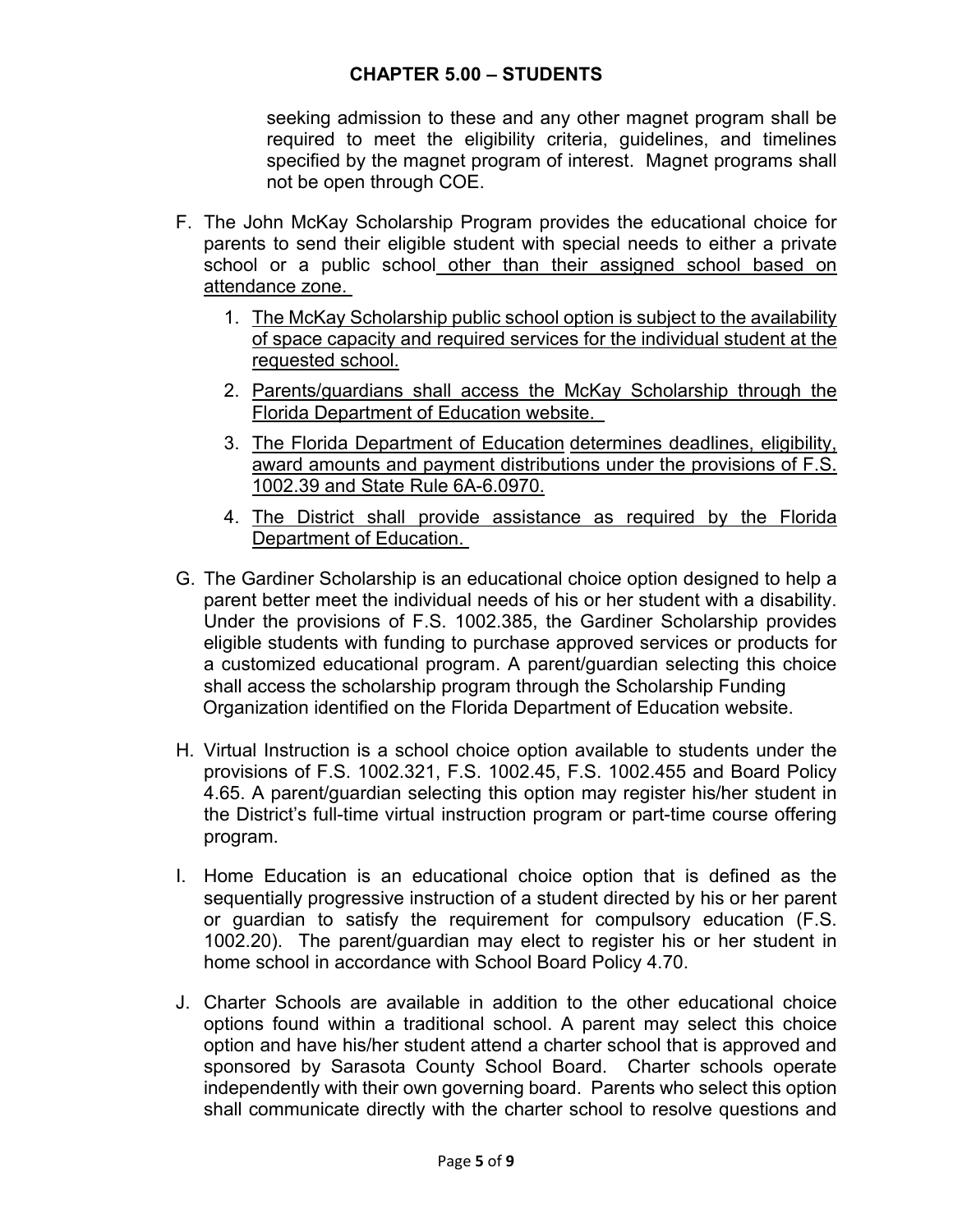concerns.

- K. High school students (grades  $9 12$ ) who attend a nontraditional school may annually designate a traditional high school for the purpose of participating in Interscholastic Athletic Programs sanctioned by the Florida High School Athletic Association (FHSAA). Students who participate in athletics shall meet eligibility requirements established by FHSAA and the School Board.
- L. If for any reason a student leaves a choice school or academic program prior to completing the highest-grade level within that particular school or academic program, he or she will be required to return to his or her assigned District school. A choice school or program includes a charter school, virtual school, home school, magnet school, magnet program or special school.
- M. In accordance with Florida Statute 1006.15, eligible students who are attending a charter school, virtual school, or home school may participate in athletics and extracurricular activities at his or her assigned District school or designate a traditional high school outside the attendance boundary of the assigned district school through athletic choice. Students who participate in athletics shall meet eligibility requirements established by Florida High School Athletic Association, Inc. (FHSAA) and the School Board (Policy 5.80). All students shall be subject to all School Board rules and to the *Code of Student Conduct* while attending athletic events and practices.
- N. A student whose legal residence is outside the boundaries of the County may be enrolled in a District school under the provisions of Florida Statutes and the *Controlled Open Enrollment Plan*. The assigned school for an outof-district student shall be designated on the basis of space available. Such transfers shall be on a nondiscriminatory basis and shall not result in reducing desegregation in either school district or in reinforcing the dual school system.
- O. A student may be permitted to cross district lines for the purpose of attending school outside the School District under the provisions of Florida Statutes and the Student Reassignment process.
- P. A student eighteen year of age or older who has interrupted his or her education and who subsequently desires to enter Sarasota County Public Schools shall physically enroll either in the adult day school or an adult evening school. The student may not enroll in a regular high school. In extenuating circumstances, a principal may recommend an exception to this policy to the Executive Director of High Schools.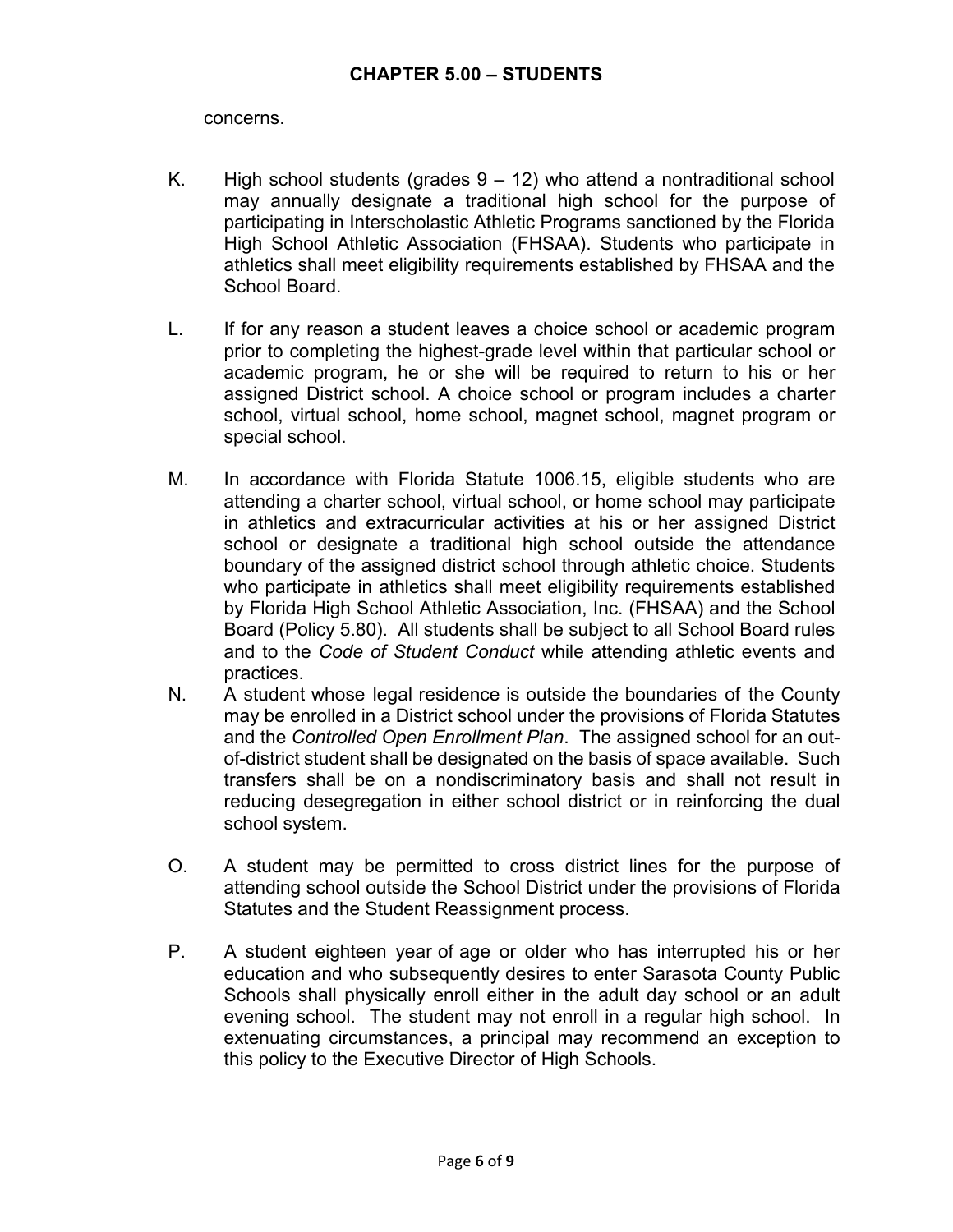- Q. Students may not be enrolled in a regular high school for more than 10 semesters, unless the principal approves the enrollment beyond 10 semesters. The principal will consider the reason the student wants to continue high school, the educational progress to date, and the commitment to education. Semesters begin when the student first enrolls in ninth grade in any public or private school.
- R. Students may not enroll in a regular high school if they cannot earn the number of required credits to graduate by their 20th birthday, unless enrollment is approved by the principal.
- S. For students with disabilities who have not graduated with a standard diploma, the district will provide services until the end of the school year in which the student turns 22 years old.
- T. The Superintendent or designee is authorized to assign a student to any program or school as deemed to be in the best interest of the student or School District.
- III. The purpose of this policy shall be to establish the School Board's expectations when it becomes necessary to reorganize the School District's school attendance boundary lines. The changing of school attendance boundary lines may be necessary due to growth, change or shift in the distribution of student population, the construction of a new school, or any other occurrence which takes place in the community which makes it necessary to redistribute the student enrollment population to assure the most appropriate housing of students within the district's operating school buildings.

The School Board remains committed to the establishment and operation of school attendance boundaries which assure availability of program, staff and facilities to meet student educational needs and to assure wise and prudent use of staff, facilities and finances. In so doing, however, it may be necessary, from time to time, to call for the redrawing of attendance boundary lines of specific school attendance areas, or even system-wide, to capture the most efficient educational and economical benefit to students, parents, taxpayers and the community.

On the occasion when such action is deemed necessary, the School Board and the Administration will be guided by the following standards of expectation.

- A. No later than the first Board meeting in December of each school year, the Superintendent shall determine whether there is a need for any new or revised attendance boundaries based on the facility being over-crowded or under-utilized or because the District is opening a new school.
- B. Where the Superintendent has identified the need for a boundary change, the District shall form a Boundary Advisory Committee to assist in the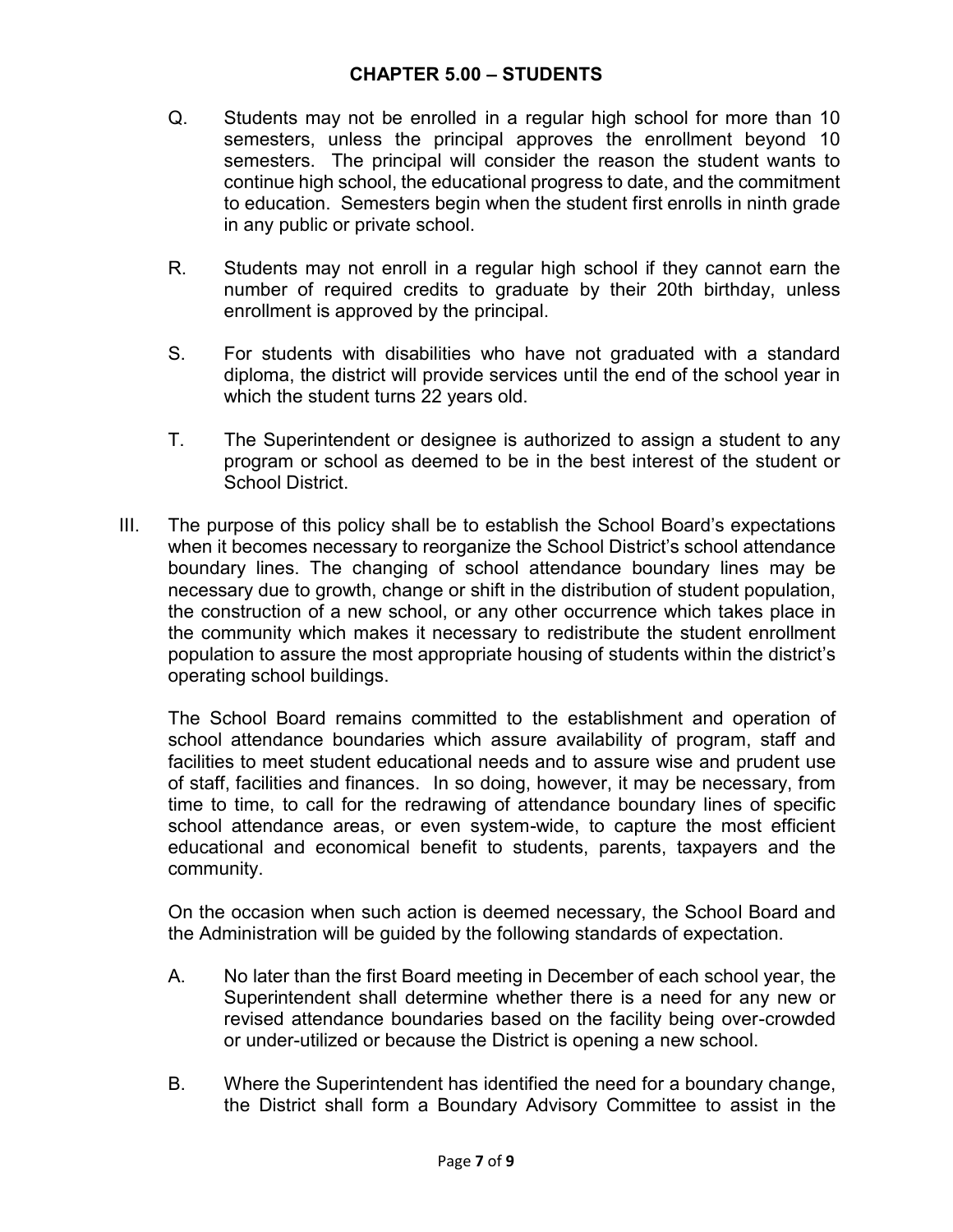development of proposed changes. The Office of Planning will organize and work directly with this group. The Boundary Advisory Committee shall be formed with the following membership:

- 1. Director of Planning,
- 2. Principal of each affected school,
- 3. School Advisory Committee ("SAC") Chair\* from each school potentially affected by the boundary changes,
- 4. Four (4) parent representatives from different geographic areas from each school (selected jointly by the SAC Chair and principal), and
- 5. A teacher from each school selected jointly by school administration and the Sarasota Classified/Teacher Association (SCTA).

\*If the SAC chair is a teacher, this will be the teacher representative; if the chair is a parent, this will represent one parent member from that school.

- C. When drawing attendance boundaries, the School Board will use the following guidelines whenever possible:
	- 1. Attendance areas will be designed to incorporate entire neighborhoods, keeping neighboring children together and contributing to an efficient, effective and economic transportation configuration.
	- 2. Redistricting shall strive to assure that schools are left with a capacity that allows for growth from new neighborhoods.
	- 3. Every attempt will be made to move the minimum number of students necessary to accomplish the goal, and to try to minimize the number of families affected by redistricting.
	- 4. Every effort will be made to not require the moving of students who were moved due to previous redistricting. However, in the event such students must be relocated, they shall, upon request, be given priority consideration for out of designated attendance area placement.
	- 5. When attendance boundaries are changed, elementary and secondary students with one (1) year remaining in their present school will have the option of remaining at that school. This shall not automatically entitle the student to district transportation. When considering attendance boundary adjustments, the Board by its own discretion may extend the option to other students with more than one (1) year remaining.
	- 6. The Boundary Advisory Committee in order to create fair and equitable attendance zones and enrollments may develop additional criteria.